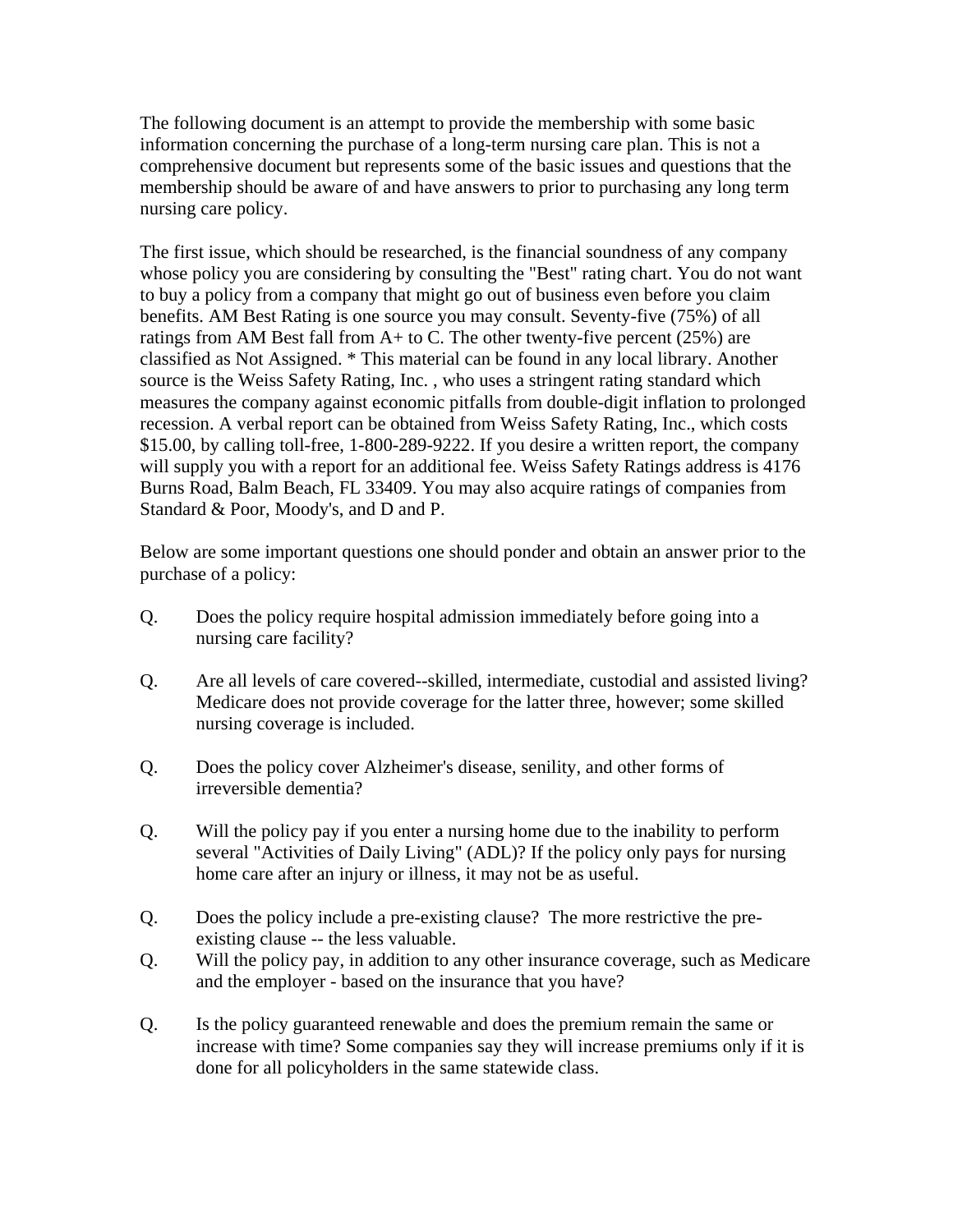- Q. Does the policy contain a waiver of premium once you are admitted to a nursing home?
- Q. Are the benefits paid for a period after returning home from a nursing care facility?
- Q. Do you receive some level of benefits for services provided outside a nursing home? Examples would be, licensed agencies to provide Home Health Care, Adult Day Care and other types of services.

Carefully review the definition section of the policy (nursing home, cognitive impairment, etc.) All policies contain a definition section that can give you the answers to some of the above questions.

In addition, you will be required to make choices on available options. These decisions will greatly affect your premium payments. Keep accurate records on the various policy options so that you may make appropriate comparisons.

- (1) Selection of deductible period. When does coverage begin to pay once entering a nursing home: 20 days or 100 days?
- (2) Length of time for which you will receive coverage: two years, three years, 4 years, or unlimited?
- (3) Daily benefit amount: \$20, \$50, and \$80?
- (4) Some companies offer an annual cost of living adjustment to maintain the daily benefit level as costs increase.

Confused? There is no simple method to explain all of the issues involved with long term nursing care. If you are seriously considering purchasing a long term nursing care policy, discuss the questions provided here and any others you and your spouse think are important with the insurance agent. Information is critical in making this decision. Also, provide the agent with accurate information about you and your spouse and see that he notes it. People have been denied benefits for withholding information.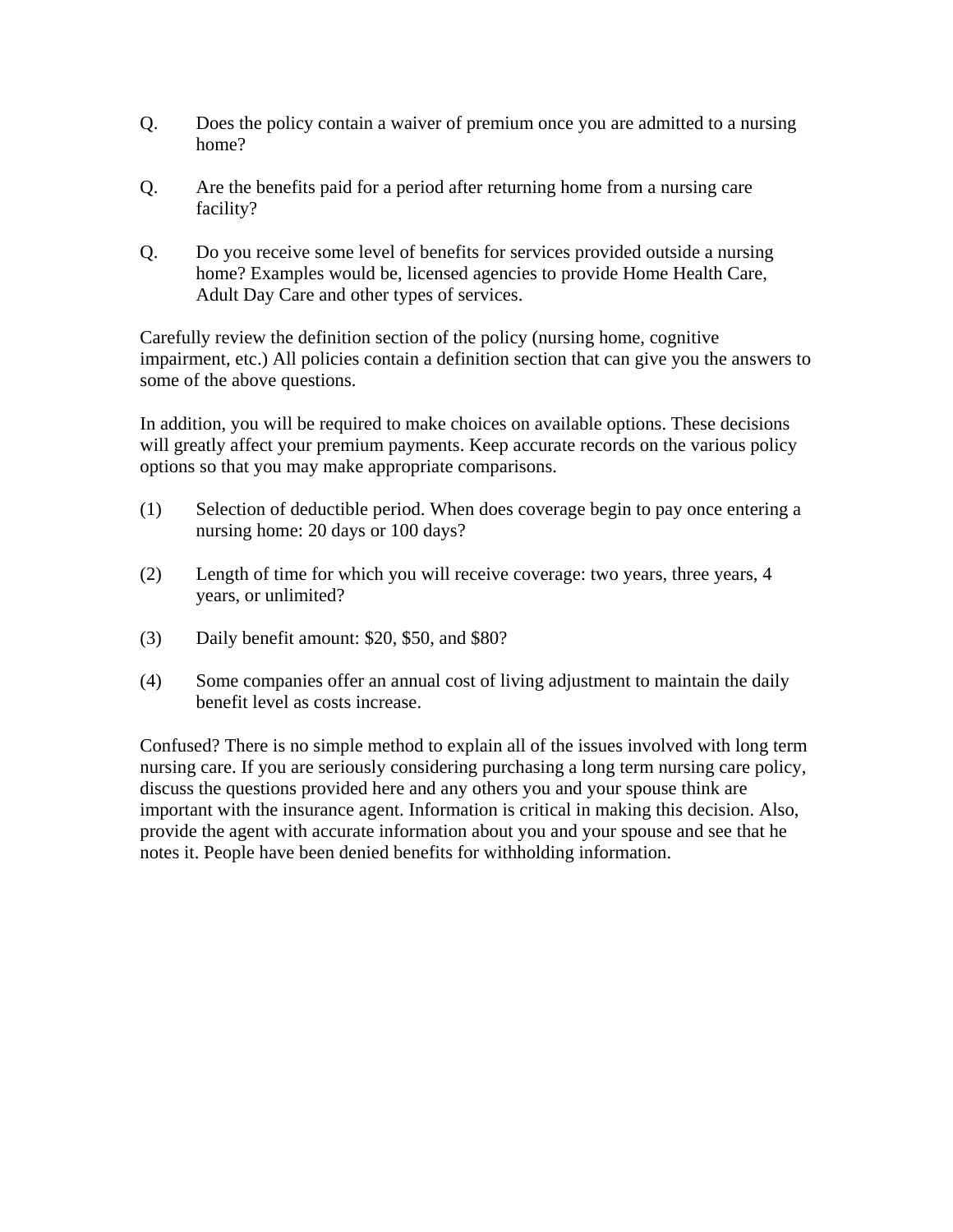## **COMPARING LONG TERM NURSING CARE POLICIES**

This comparison permits room to compare two (2) different policies.

|                     | <b>1st Policy</b> | $\ast$ | 2nd Policy |
|---------------------|-------------------|--------|------------|
| <b>Company Name</b> |                   | $\ast$ |            |
| Policy Name         |                   | $\ast$ |            |
| Policy Number       |                   | $\ast$ |            |

As you begin to compare policies to select which one gives you the most at the least cost, this form should assist you in comparing "apples to apples" between policies with some of the most important benefits and options levels which may be included in the policies.

## **Are Skilled, Intermediate, Custodial Care and Assisted Living covered with the same dollar amount?**

| Does the policy cover qualifying stays which result from:         |                                                        |  |
|-------------------------------------------------------------------|--------------------------------------------------------|--|
| 1. Alzheimer's Disease?                                           |                                                        |  |
|                                                                   |                                                        |  |
|                                                                   | 2. Similar forms of senility or irreversible dementia? |  |
|                                                                   | $Yes$ No $Yes$ No $Yes$ No $No$                        |  |
| Is a subsequent hospital stay required for nursing home benefits? |                                                        |  |
|                                                                   |                                                        |  |
| If yes, number of days?                                           |                                                        |  |
|                                                                   |                                                        |  |
|                                                                   |                                                        |  |
| Are premiums waived during an inpatient nursing home stay?        |                                                        |  |
|                                                                   |                                                        |  |

**If yes, after how many days?**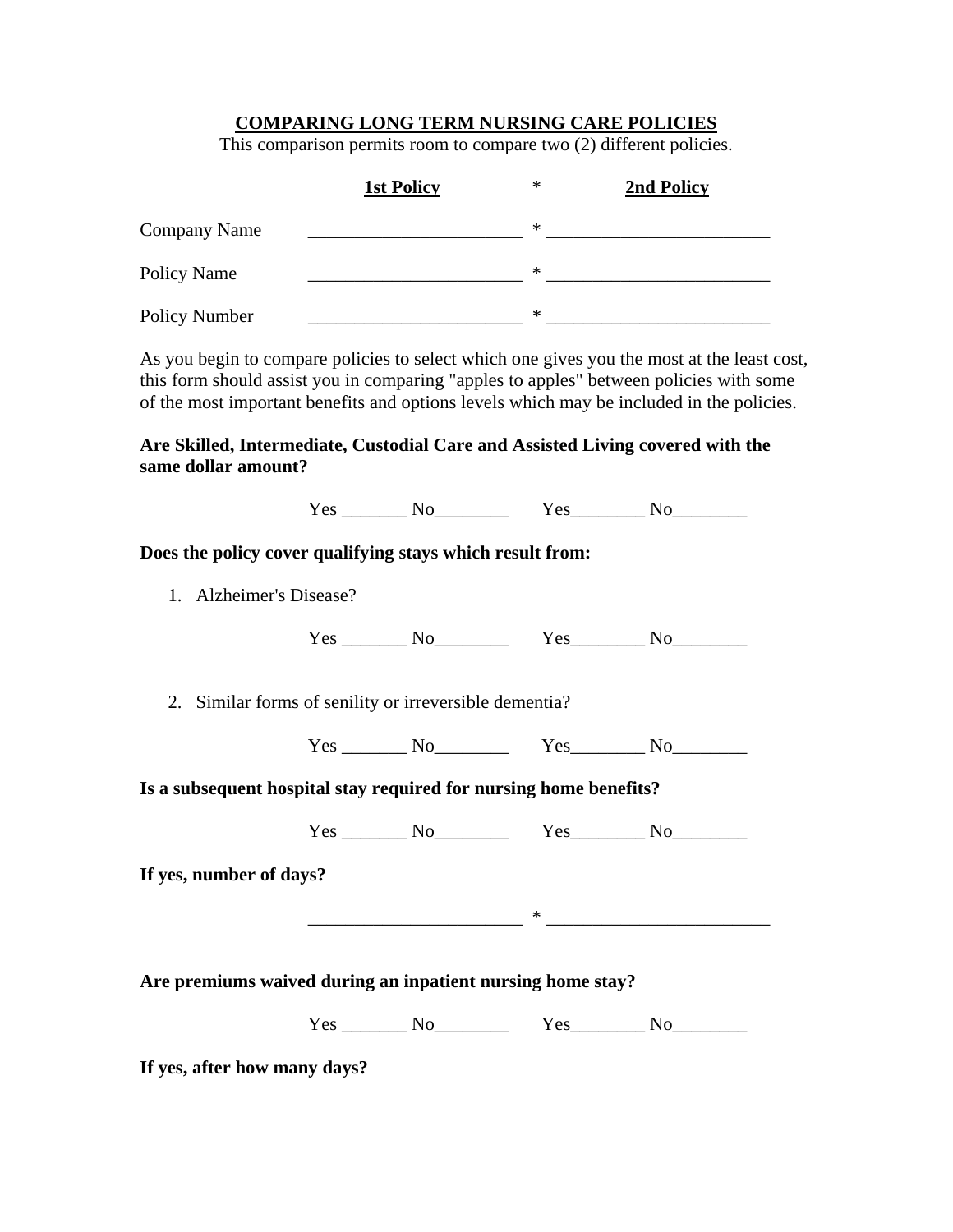$\ast$ 

**Are daily benefit levels adjusted on an annual basis to keep pace with inflation?** 

Yes No No Yes No

**If yes, after how many years?** 

 $\ast$ 

**What is the ceiling of the cost of living adjustment (COLA)? Some policies have a 100% ceiling; i.e., if the original benefit has \$80.00 per day it could go no higher than \$160.00 per day.**

 $\ast$ 

 $\ast$ 

**Is there an extra premium cost the COLA benefits?** 

**Does the cost of living adjustment (COLA) start when you enter the nursing home**  (many times this could be ten more years after you purchase the policy)?

Yes \_\_\_\_\_\_\_ No\_\_\_\_\_\_\_\_ Yes\_\_\_\_\_\_\_\_ No\_\_\_\_\_\_\_\_ **Or date of purchase?**  Yes \_\_\_\_\_\_\_ No\_\_\_\_\_\_\_\_ Yes\_\_\_\_\_\_\_\_ No\_\_\_\_\_\_\_\_

**How often is a COLA given?** 

 $\ast$ 

**Does the COLA stop at any given age?** 

Yes \_\_\_\_\_\_\_ No\_\_\_\_\_\_\_\_ Yes\_\_\_\_\_\_\_\_ No\_\_\_\_\_\_\_\_

**If yes, at what age?** 

Yes No<sub>l</sub> No<sub>l</sub> Yes No

**Is there a annual cap of the COLA?**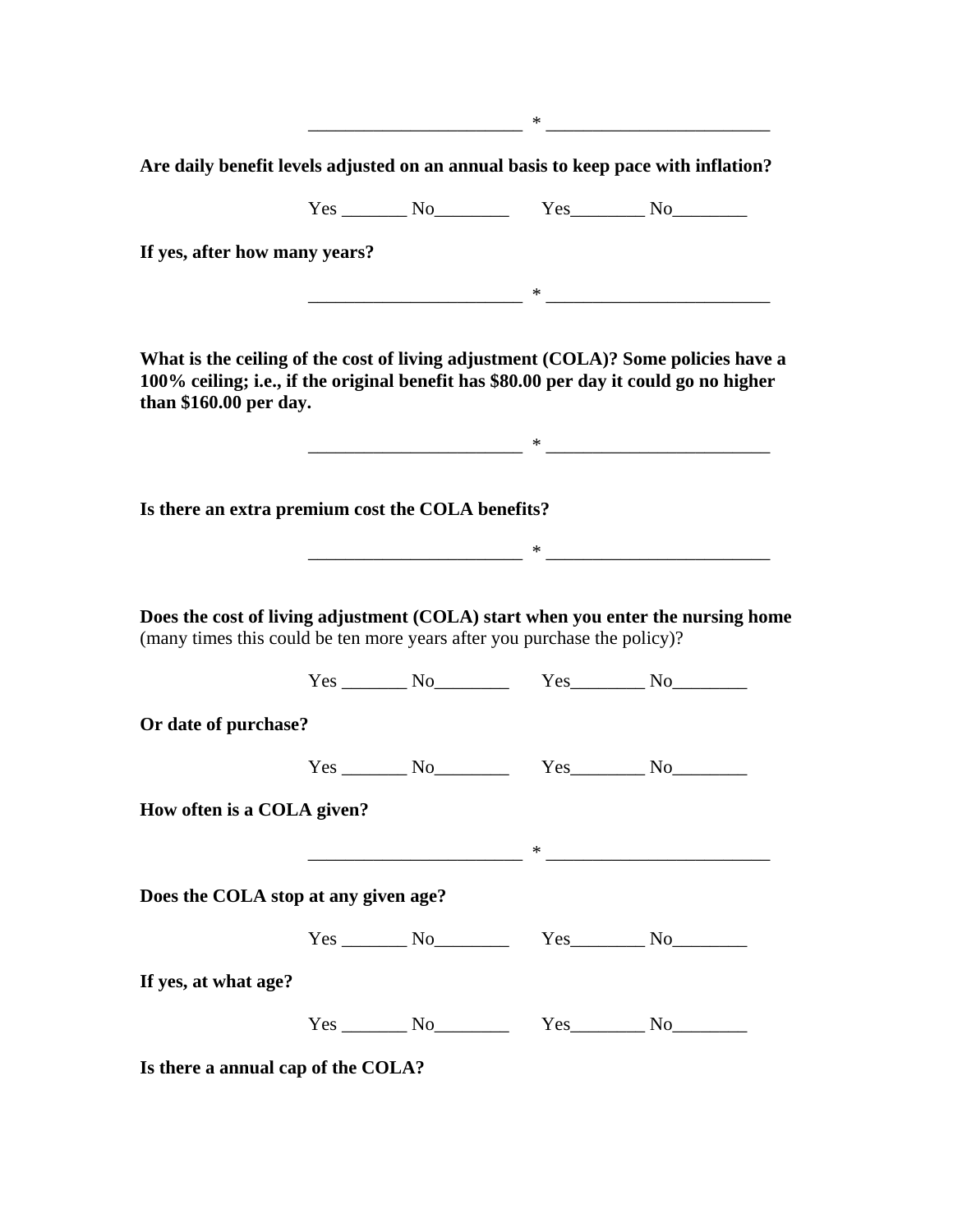|                                                                      | $Yes$ No $Yes$ No $Yes$ No $No$                         |                                      |                                                                                       |
|----------------------------------------------------------------------|---------------------------------------------------------|--------------------------------------|---------------------------------------------------------------------------------------|
| If yes, what is the cap?                                             |                                                         |                                      |                                                                                       |
|                                                                      |                                                         | $*$ . The contract of $\overline{z}$ |                                                                                       |
|                                                                      |                                                         |                                      |                                                                                       |
|                                                                      | complete this form.                                     |                                      | *** If the policy is NOT satisfactory at this point, there may not be any need to *** |
| Can coverage be canceled?                                            |                                                         |                                      |                                                                                       |
|                                                                      |                                                         |                                      |                                                                                       |
| If yes, when?                                                        |                                                         |                                      |                                                                                       |
|                                                                      |                                                         |                                      |                                                                                       |
|                                                                      |                                                         |                                      |                                                                                       |
| Is there a "Guaranteed Renewable" clause?                            |                                                         |                                      |                                                                                       |
|                                                                      |                                                         |                                      |                                                                                       |
|                                                                      |                                                         |                                      |                                                                                       |
|                                                                      | <b>Important Considerations --- Policy Restrictions</b> |                                      |                                                                                       |
| Elimination of, or waiting period for the following:                 |                                                         |                                      |                                                                                       |
| 1. Nursing home care?                                                |                                                         |                                      |                                                                                       |
|                                                                      |                                                         |                                      |                                                                                       |
|                                                                      |                                                         | ∗                                    |                                                                                       |
| 2. Home health care?                                                 |                                                         |                                      |                                                                                       |
|                                                                      |                                                         |                                      | * <u>_______________________</u>                                                      |
| Preexisting conditions?<br>3.                                        |                                                         |                                      |                                                                                       |
|                                                                      |                                                         | ∗                                    |                                                                                       |
|                                                                      |                                                         |                                      |                                                                                       |
| Is a subsequent nursing home stay required for home health benefits? |                                                         |                                      |                                                                                       |

Yes \_\_\_\_\_\_\_\_ No\_\_\_\_\_\_\_\_\_\_\_\_ Yes \_\_\_\_\_\_\_\_ No\_\_\_\_\_\_\_\_\_\_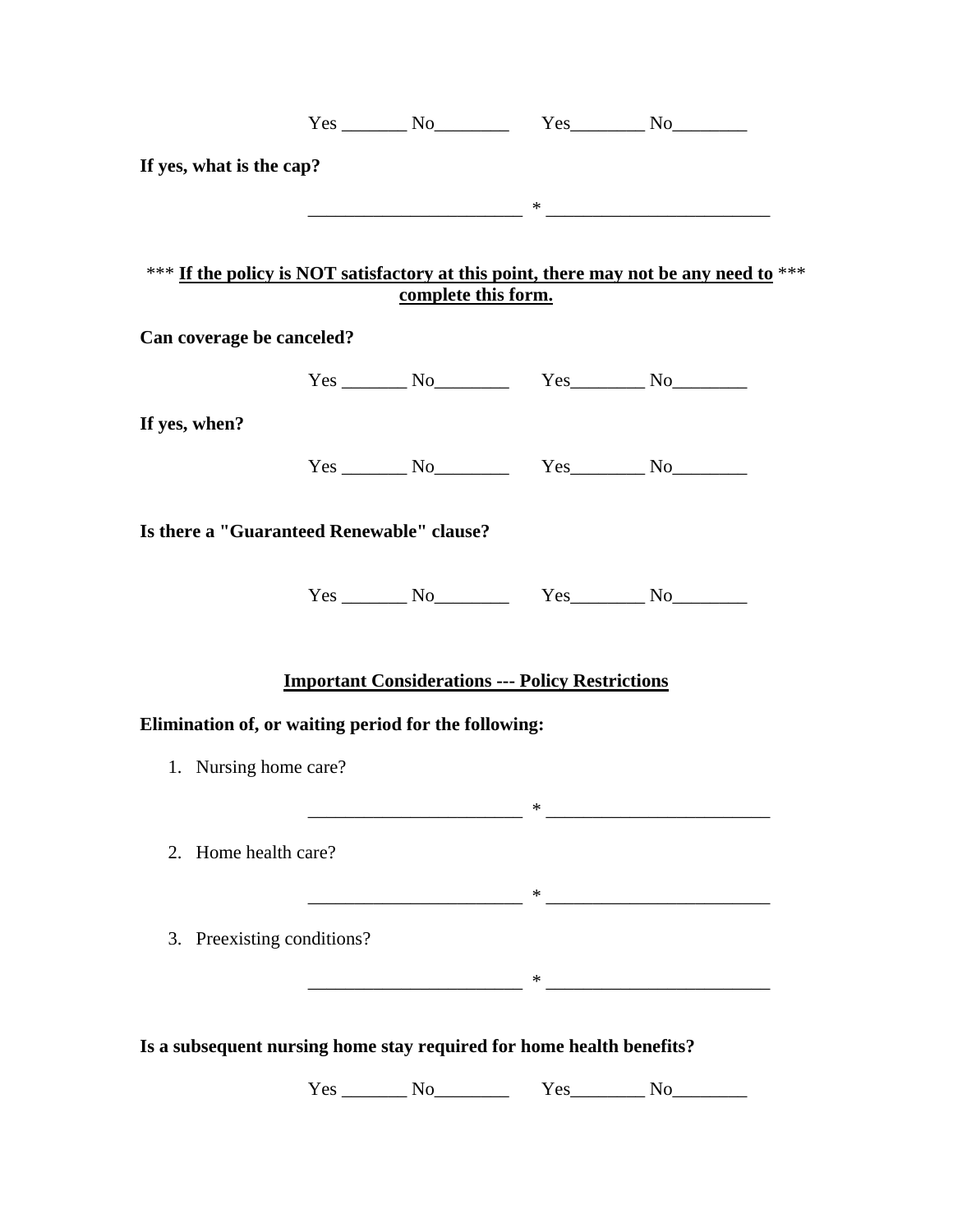**If yes, how many days?** 

| Can you receive coverage anywhere in the U.S.?<br>$Yes$ No $Yes$ No $Yes$ No $No$<br>Could a rate hike be contingent upon a renewal?<br>$Yes$ No $Yes$ No $Yes$ No $No$<br>Can the premium be increased over time or under other circumstances?<br>1. Intermediate care? |  |  |  |
|--------------------------------------------------------------------------------------------------------------------------------------------------------------------------------------------------------------------------------------------------------------------------|--|--|--|
|                                                                                                                                                                                                                                                                          |  |  |  |
|                                                                                                                                                                                                                                                                          |  |  |  |
|                                                                                                                                                                                                                                                                          |  |  |  |
|                                                                                                                                                                                                                                                                          |  |  |  |
|                                                                                                                                                                                                                                                                          |  |  |  |
|                                                                                                                                                                                                                                                                          |  |  |  |
| If yes, under what circumstances?<br>Is a subsequent skilled nursing home stay required before the policy will pay for:<br>If yes, number of days required?                                                                                                              |  |  |  |
|                                                                                                                                                                                                                                                                          |  |  |  |
|                                                                                                                                                                                                                                                                          |  |  |  |
|                                                                                                                                                                                                                                                                          |  |  |  |
|                                                                                                                                                                                                                                                                          |  |  |  |
| 2. Custodial care?                                                                                                                                                                                                                                                       |  |  |  |
| $Yes$ No<br>$Yes$ No                                                                                                                                                                                                                                                     |  |  |  |
|                                                                                                                                                                                                                                                                          |  |  |  |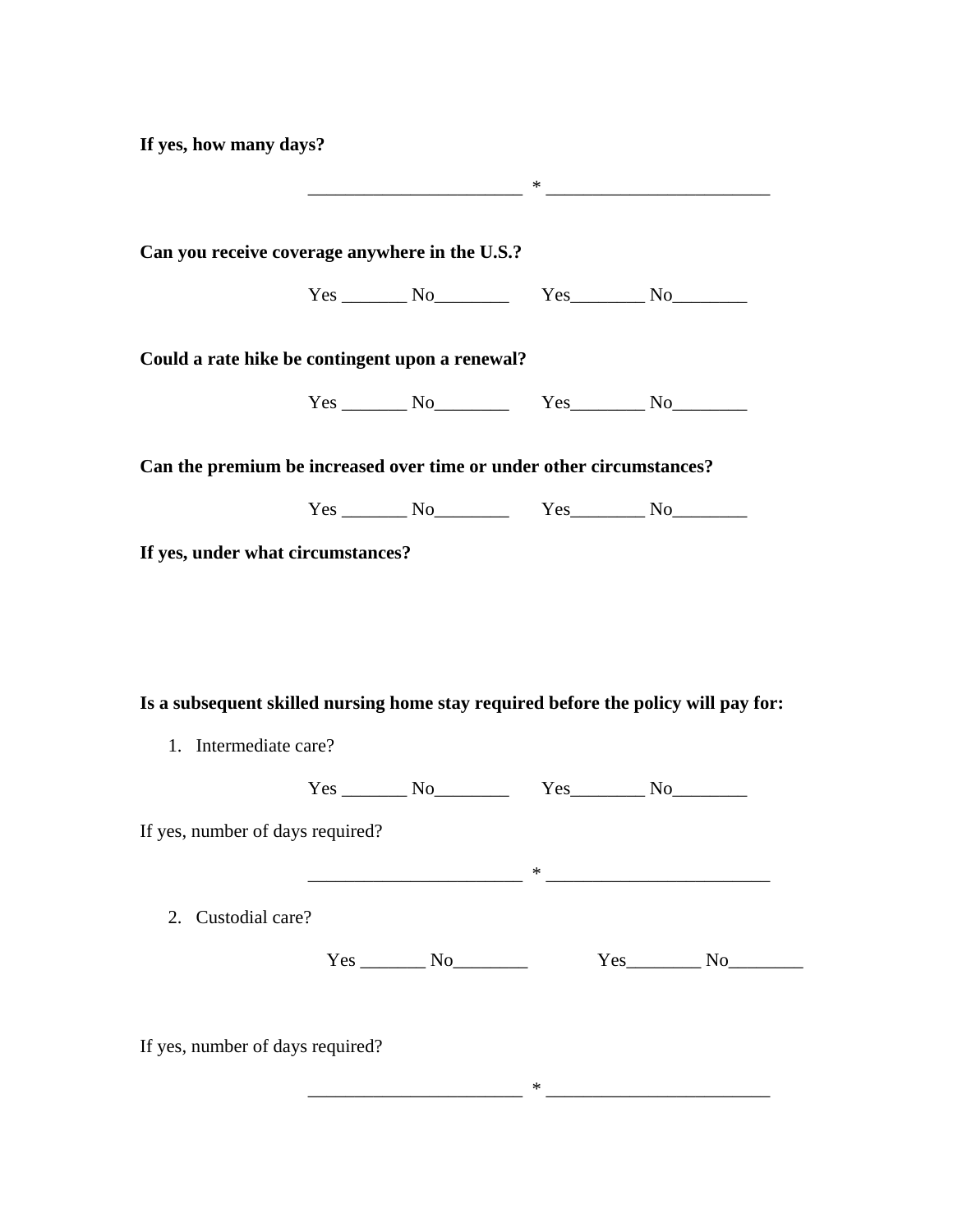| 3. | Assisted living? |
|----|------------------|
|    |                  |

|                                                                                                                   |                   | $Yes$ No No                                                                                                                                                                                                                                                                                                                                                        |  |
|-------------------------------------------------------------------------------------------------------------------|-------------------|--------------------------------------------------------------------------------------------------------------------------------------------------------------------------------------------------------------------------------------------------------------------------------------------------------------------------------------------------------------------|--|
| If yes, number of days required?                                                                                  |                   |                                                                                                                                                                                                                                                                                                                                                                    |  |
|                                                                                                                   |                   |                                                                                                                                                                                                                                                                                                                                                                    |  |
|                                                                                                                   |                   |                                                                                                                                                                                                                                                                                                                                                                    |  |
| What is the age range for enrollment?                                                                             |                   |                                                                                                                                                                                                                                                                                                                                                                    |  |
|                                                                                                                   |                   | $\begin{picture}(150,10) \put(0,0){\vector(1,0){100}} \put(15,0){\vector(1,0){100}} \put(15,0){\vector(1,0){100}} \put(15,0){\vector(1,0){100}} \put(15,0){\vector(1,0){100}} \put(15,0){\vector(1,0){100}} \put(15,0){\vector(1,0){100}} \put(15,0){\vector(1,0){100}} \put(15,0){\vector(1,0){100}} \put(15,0){\vector(1,0){100}} \put(15,0){\vector(1,0){100}}$ |  |
|                                                                                                                   |                   |                                                                                                                                                                                                                                                                                                                                                                    |  |
| Does the policy require:                                                                                          |                   |                                                                                                                                                                                                                                                                                                                                                                    |  |
| 1. Your physician's certification of need?                                                                        |                   |                                                                                                                                                                                                                                                                                                                                                                    |  |
|                                                                                                                   |                   |                                                                                                                                                                                                                                                                                                                                                                    |  |
| The insurance company's agent to make a certification of need (may be based on a<br>2.<br>functional assessment). |                   |                                                                                                                                                                                                                                                                                                                                                                    |  |
|                                                                                                                   | $Yes$ No $\qquad$ | $Yes$ No                                                                                                                                                                                                                                                                                                                                                           |  |
| What are the exclusions listed in the policy?                                                                     |                   |                                                                                                                                                                                                                                                                                                                                                                    |  |
| Does the policy provide home health care?                                                                         |                   |                                                                                                                                                                                                                                                                                                                                                                    |  |
|                                                                                                                   | $Yes$ No          | $Yes$ No                                                                                                                                                                                                                                                                                                                                                           |  |
| <b>Limitations and special features?</b>                                                                          |                   |                                                                                                                                                                                                                                                                                                                                                                    |  |

**Policy Premiums Comparisons**